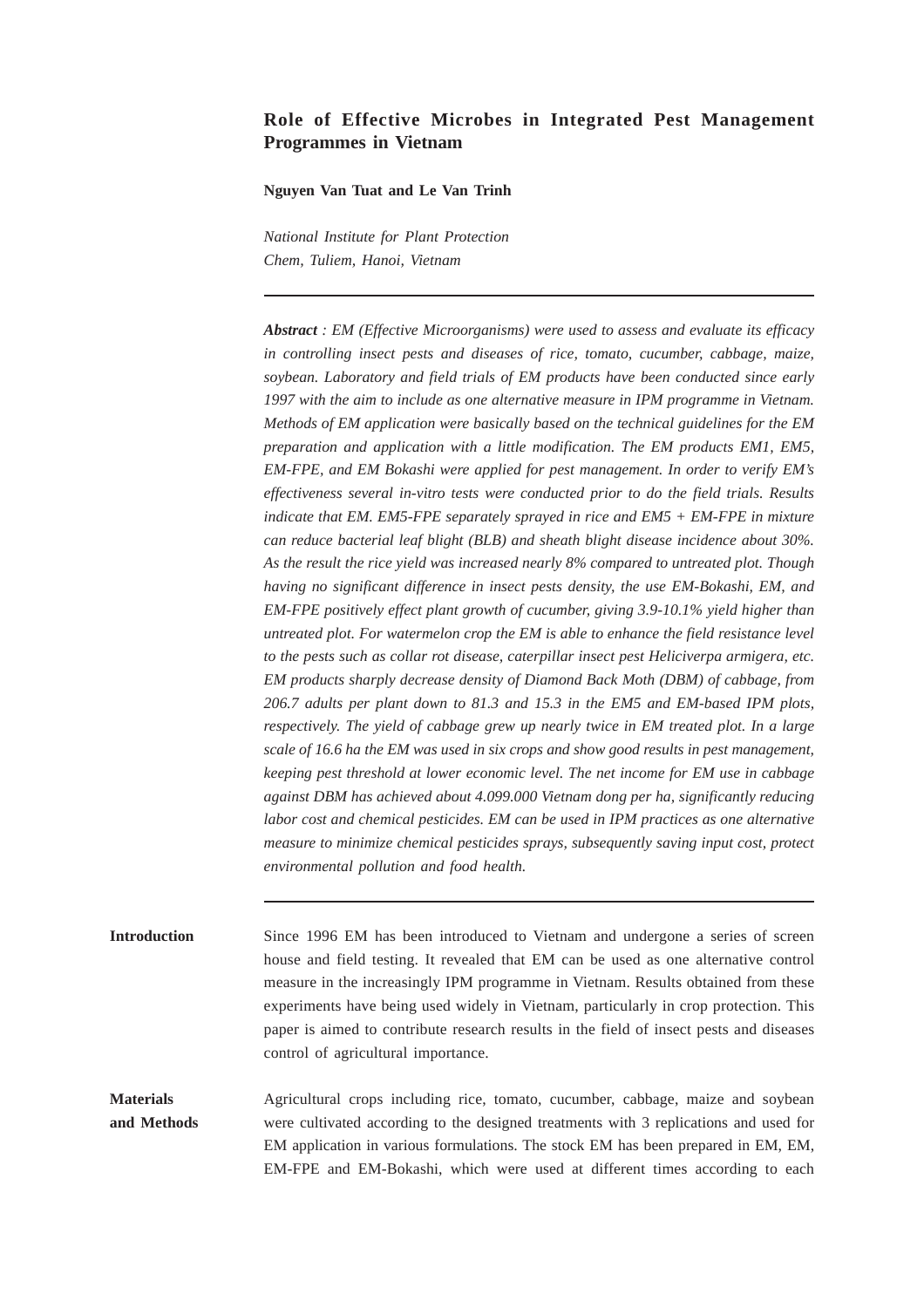experimental design. Field monitoring and observation have been done based on the agricultural field research guidelines and standard methods of crops protection. Data sampling and analysis were recorded and processed with a statistical method.

# **Results and Rice Discussion** The experiment was laid out in Kim bang (Hanam) and Van giang (Hung yen) with rice variety Khang dan.

| Treatment * | Plant Height after Transplanting cm |        |        |  |
|-------------|-------------------------------------|--------|--------|--|
|             | 30 DAT**                            | 45 DAT | 60 DAT |  |
|             | 61.3                                | 75.9   | 88.6   |  |
|             | 62.7                                | 81.0   | 89.5   |  |
|             | 65.4                                | 78.6   | 90.0   |  |
|             | 64.7                                | 79.4   | 91.0   |  |

#### **Table 1. Effect of EM on the Height of Rice Plant**

Note : \* 1 - Control plot with manure 300 kg + 6 kg urea + 10kg Super Phosphate + 3kg Potassium sulfate per 360 M<sup>2</sup> as one sao unit; 2- Replaced manure by Bokashi 150 kg sao<sup>-1</sup>; 3- As control plot plus EM5 and EM-FPE spays beginning at 10 DAT with interval 10 days; 4- As control plot plus the secondary EM (500-1) sprays weekly beginning at 10 DAT.

\*\* DAT - days after transplanting

In all treatments with EM the rice plants have a little taller plant height, leaf blade larger; more healthy and greener than control plot. Subsequently, some insect pest density and disease incidence were low, reducing about 30% of damage (table 2).

#### **Table 2. Impact of EM on Reducing Insect Pest and Disease Incidence**

| <b>Treatment</b> | <b>Sheet Blight</b>  | $BLB*$               | <b>Leaf Folder</b> | <b>Stem Borer</b>  |
|------------------|----------------------|----------------------|--------------------|--------------------|
|                  | <b>Leaf Infected</b> | <b>Leaf Infected</b> | Number of          | <b>White Heads</b> |
|                  | $\frac{0}{0}$        | $\frac{0}{0}$        | Folders in M2      | at Milky Stage,%   |
|                  | 19.6                 | 10.4                 | 4.0                | 0.91               |
|                  | 14.7                 | 10.5                 | 3.9                | 0.85               |
|                  | 9.75                 | 6.2                  | 1.6                | 0.40               |
|                  | 10.05                | 6.25                 | 0.90               | 0.35               |

Note : \* BLB- Bacterial Leaf Blight

Among insect pests and diseases the EM showed a good result in reducing the disease incidence, especially for bacterial leaf blight as one major and difficult target disease to manage by other chemical pesticide.

#### **Soybean**

The experiment done in vitro against *Rhizictonia solani* as pathogen for wide range of host plants indicated that the EM can antagonize the growth ability of the pathogen. The EM-FPE is the best to antagonize the pathogen among EM1, EM5 and its efficacy was the same of Bavistin 0.2%, reducing about five times as compared to untreated control. The field experiment was set up to examine the EM effect on soybean yielding characteristics and showed that TM is very sensitive to soybean growth, enhancing vigorously plant size, healthy and tolerant to key pests and diseases. The soybean yield was increased 37-48% higher than control plot.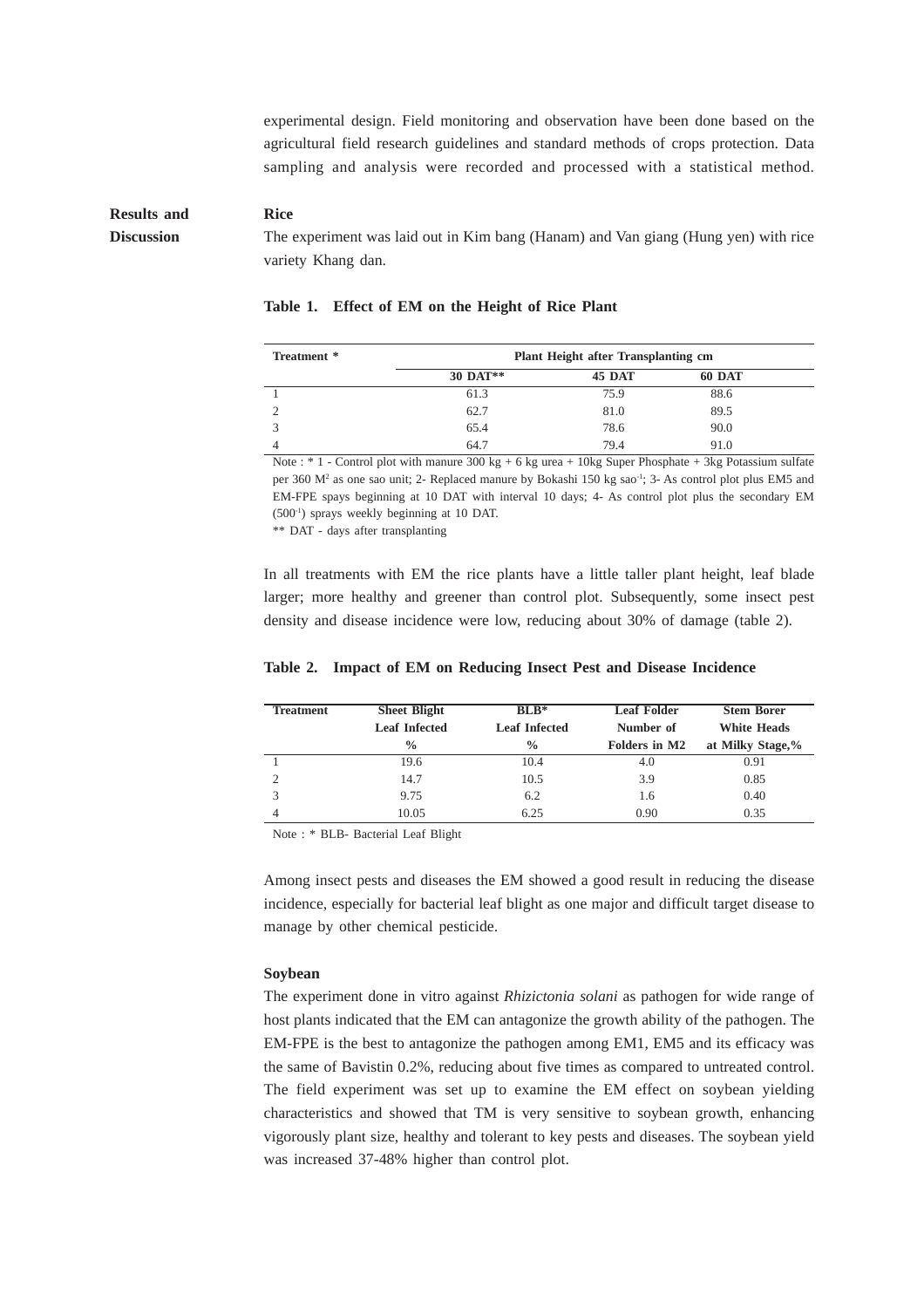### **Cabbage**

The experiment was aimed to assess the EM's ability to diminish population of Diamond Back Moth (DBM) and plant stimulatory.

## **Table 3. Effect of EM on Reduction of DBM and Yield Cabbage**

| Treatment* | <b>10 DAT</b>                                                                          | <b>36 DAT</b> | <b>58 DAT</b> | Yield, ton ha <sup>-1</sup> |
|------------|----------------------------------------------------------------------------------------|---------------|---------------|-----------------------------|
|            | 16.0                                                                                   | 23.7          | 125.0         | 4.72b                       |
|            | 19.0                                                                                   | 17.7          | 81.3          | 4.69c                       |
|            | 18.3                                                                                   | 17.7          | 107.0         | 4.57c                       |
|            | 24.3                                                                                   | 72.3          | 026.7         | 2.36a                       |
|            | $A \times I$ $A \times D \times I$ $A \times I$ $D \times I$ $D \times I$ $D \times I$ |               | $\sim$        | $F11F$ $F1T$ $F1F$          |

\* Note:1- Bokashi + EM5 + EM-FPE; 2-Manure + EM5; 3- Manure + Spray EM-FPE; 4-Manure + no chemical spray

In all EM's treatment the DBM density was lower compared to control plot at all monitoring times. Treatment number 2 and 3 showed better results than of number 1 and 4. The treatment 1 gave twice the yield than in treatment number 4.

## **Cucumber**

One sensitive crop for EM application is cucumber, which showed very potential result in managing anthracnose and damping-off diseases.

## **Table 4. Impact of EM on Reduction of Pest Occurrence in Cucumber**

| Treatment*     | <b>Leaf Miner,</b><br><b>Leaf Injured</b><br>$\frac{0}{0}$ | Powdery<br><b>Mildew</b><br><b>Disease</b><br><b>Incidence</b><br>$\frac{0}{0}$ | Helicoverpa<br>armigera<br>plant | <b>Damping</b><br>off<br><b>Diseases</b><br><b>Plants Died</b><br>$\frac{0}{0}$ | <b>Yield</b><br>ton $ha^{-1}$ |
|----------------|------------------------------------------------------------|---------------------------------------------------------------------------------|----------------------------------|---------------------------------------------------------------------------------|-------------------------------|
|                | 61.3                                                       | 17.3                                                                            | 2.7                              | 30.3                                                                            | 2.23                          |
| $\overline{c}$ | 64.0                                                       | 18.7                                                                            | 2.9                              | 29.2                                                                            | 2.35                          |
| 3              | 56.0                                                       | 16.0                                                                            | 2.8                              | 27.4                                                                            | 2.47                          |
| $\overline{4}$ | 44.0                                                       | 13.3                                                                            | 2.3                              | 26.7                                                                            | 2.58                          |
|                | 66.7                                                       | 10.7                                                                            | 3.0                              | 29.5                                                                            | 1.29                          |

Note : \* 1- spray EM-FPE; 2- use EM5; 3- Bokashi + spray EM5 and EM-FPE; 4- Chemical sprays; 5- Untreated. Plot.

Although data obtained from the experiment were not differentiated among treatments, in all EM used plots the figures of pests were lower and subsequently good yields were achieved with high quality.

## **Economic Analysis of EM Use**

In order to make farmers aware about EM in IPM implementation a large field trial of EM use in cabbage was established with the total area 16.6 ha.